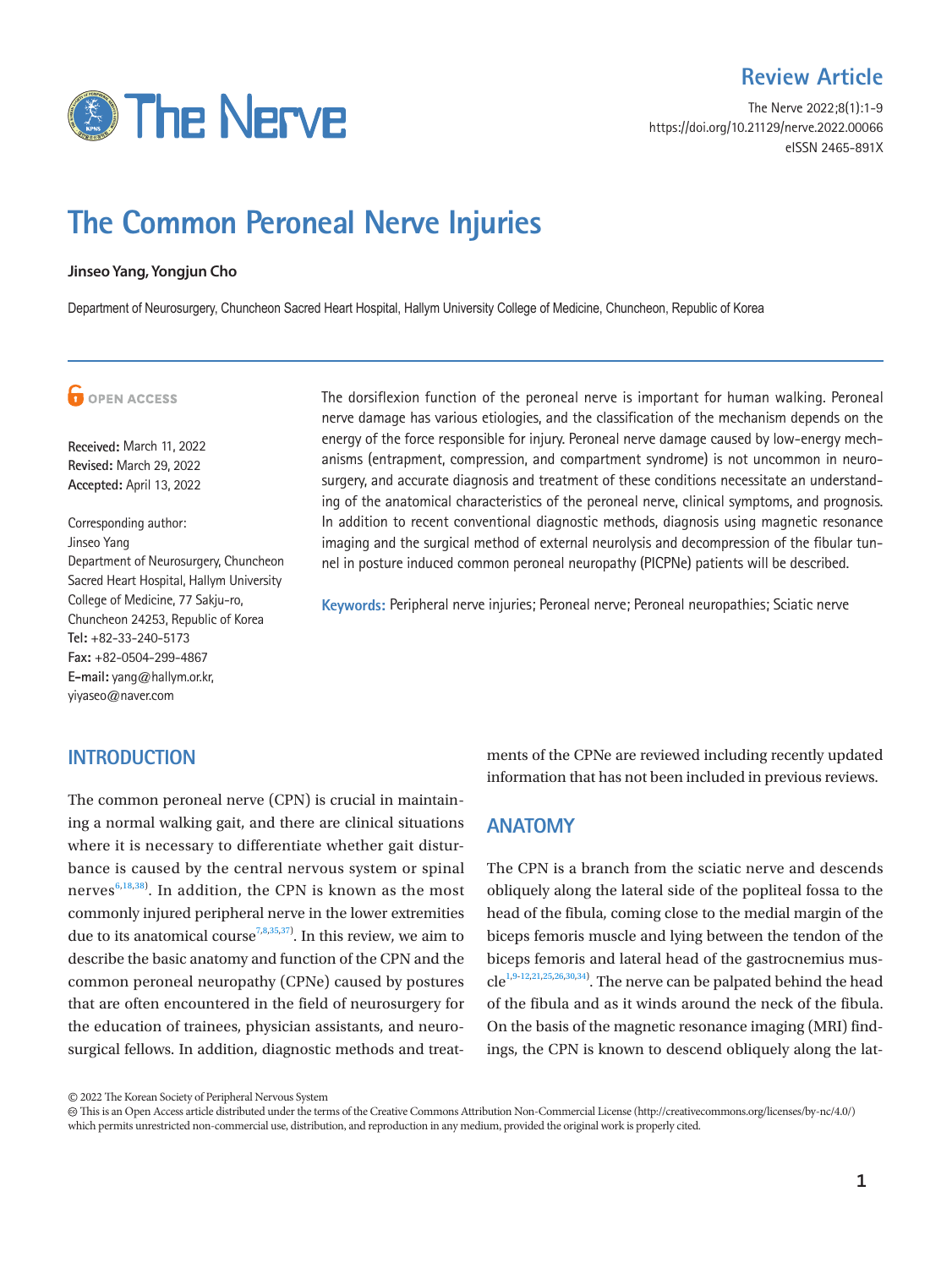eral side of the popliteal fossa, posterior to the short head of the biceps femoris muscle, and then lateral and superficial to the lateral head of the gastrocnemius muscle $10,12,26$  $10,12,26$  $10,12,26$  $10,12,26$ . More inferiorly, it winds around the neck of the fibula (along the fibular tunnel), then enters the anterior and lateral muscle compartments of the leg and divides into the superficial and deep peroneal nerves. At this point, the nerve enters a tunnel formed by the two heads of the peroneus longus. The posterior edge of the peroneus longus, under which the nerve passes, can be thick and fibrous, acting as a constriction point between this and the lateral edge of the fibu- $la^{18,19,35)}$  $la^{18,19,35)}$  $la^{18,19,35)}$  $la^{18,19,35)}$ . Prior to passing through the fibular tunnel, the CPN gives off a branch called the lateral sural cutaneous nerve which provides sensory innervation on the posterior and lateral surface of the lower leg $^{12)}$  [\(Fig. 1\)](#page-1-0).

### **Structures of the Fibula Tunnel**

Humphreys et al. $^{16)}$  consider this tendinous leading edge the posterior crural intermuscular septum. In addition to this septum at the leading edge of the CPN, the deep tendinous fascia of the soleus muscle is present. After passing the leading edge of the peroneus longus, the next potential site of entrapment corresponds to the fascial septum between the peroneal and tibial anterior muscles known as the anterior crural intermuscular septum. As this nerve continues distally in the lateral compartment of the leg, it becomes superficial

and pierces the crural fascia to become the dorsal cutaneous nerve at the distal third of the leg. Similarly, the deep peroneal nerve immediately gives off branches to the tibialis anterior after passing the fibrous edge of the peroneus longus. These branches keep the proximal aspect of this nerve branch tightly tethered in its position under the peroneus longus, as does its trajectory through the anterior intermuscular septum. This branch then continues distally in the anterior compartment of the leg, innervating the extensor hallucis longus, followed by the extensor digitorum longus and the peroneus tertius. Additionally, there is an unnamed distal intermuscular septum between the tibialis anterior and extensor digitorum longus muscles<sup>9[,11](#page-7-3),12,[23,](#page-7-9)30</sup>. Although this is the most common anatomical orientation, numerous variations also exist. Nevertheless, neurosurgeons should know the above-described structures of the fibular tunnel, including four muscles, three septums, and one fascia [\(Fig. 2\)](#page-1-1).

## **FUNCTION: MOTOR AND SENSORY**

In [Table 1](#page-2-0), we describe the function of motor and sensory of the peroneal nerve. The boundary of the lower leg related to the CPN is divided by lateral and anterior compartments. The superficial peroneal nerve runs into and supplies the muscles of the lateral compartment of the leg for ankle eversion $12$ ). In addition, it supplies sensory innervation for

<span id="page-1-0"></span>

<span id="page-1-1"></span>

#### **Caudal**

**Fig. 1.** The course of the common peroneal nerve at the level of the popliteal fossa on the right side.

**Fig. 2.** Longitudinal illustration of the common peroneal nerve and the surrounding muscles and septum of the left leg. HF: head of fibula; DTF: deep tendinous fascia; PCIS: posterior crural intermuscular septum; ACIS: anterior crural intermuscular septum; IS: intermuscular septum.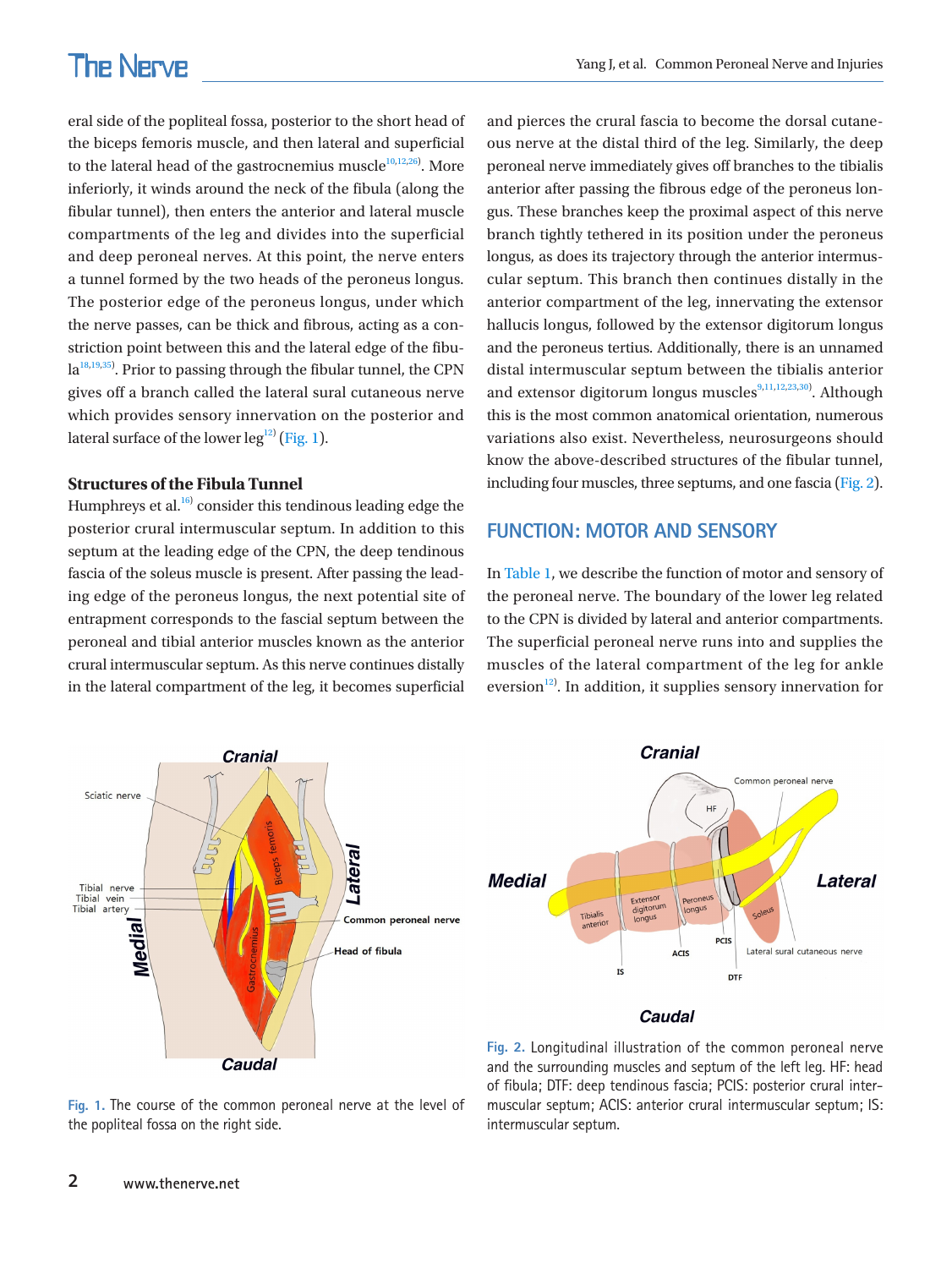<span id="page-2-0"></span>

|  |  |  |  |  |  | Table 1. Motor and sensory function of the peroneal nerve |  |
|--|--|--|--|--|--|-----------------------------------------------------------|--|
|--|--|--|--|--|--|-----------------------------------------------------------|--|

| Nerve                      | Compartment | Motor branch              | Sensory branch                           |
|----------------------------|-------------|---------------------------|------------------------------------------|
| Common peroneal nerve      |             |                           | Lateral sural cutaneous nerve            |
| Superficial peroneal nerve | Lateral     | Peroneus longus           | Medial dorsal cutaneous nerve            |
|                            |             | Peroneus brevis           | Intermediate dorsal cutaneous nerve      |
|                            |             | Tibialis anterior         |                                          |
|                            |             | Extensor digitorum longus |                                          |
|                            |             | Extensor digitorum brevis | Lateral cutaneous nerve of the big toe   |
| Deep peroneal nerve        | Anterior    | Extensor hallucis longus  | Medial cutaneous nerve of the second toe |
|                            |             | Extensor hallucis brevis  |                                          |
|                            |             | Fibularis tertius         |                                          |

the skin over the lateral lower two-thirds of the leg and the whole of the dorsum of the foot, except for the area between the 1st and 2nd toes, which is supplied by the deep peroneal nerve $^{\rm 1,4,12,26,31,38)}$  $^{\rm 1,4,12,26,31,38)}$  $^{\rm 1,4,12,26,31,38)}$  $^{\rm 1,4,12,26,31,38)}$  $^{\rm 1,4,12,26,31,38)}$ . The deep peroneal nerve runs with the anterior tibial vessels over the interosseous membrane into the anterior compartment of the leg and then over the ankle to the dorsum of the foot. It supplies all of the muscles of the anterior compartment for dorsiflexion of the toe and ankle as well as providing a cutaneous supply to the area between the 1st and 2nd toes $24,28,30,35,37$  $24,28,30,35,37$  $24,28,30,35,37$  $24,28,30,35,37$ .

## **CPN INJURY: MECHANISM OF PERIPHERAL NERVE INJURY**

The CPN is susceptible to injury due to its superficial location, as it passes subcutaneously over the fibular neck and is the most commonly injured peripheral nerve of the lower extremity. In its limited location upon the hard surface of the fibula, it is particularly susceptible to direct trauma or laceration. In the textbook of "Youmans and Winn neurological surgery," two major mechanisms of peripheral nerve injury are described according to energy force (high energy and lower energy) $36$ ) ([Table 2\)](#page-2-1). High energy injuries include avulsion, transection, stretch or contusion to the CPN combined with external wounds. In these cases, the neuroma-in-continuity (NIC) usually does not take place, and the subsequently injured nerve does not regenerate to and return to normal strength. The NIC results in a bump consisting of normal or abnormal healing structures of the injured nerve. Since patients with high energy injuries often visit the emergency clinic or orthopedic surgeons to intervene promptly, they are relatively rare in the neurosurgery field. Conversely, low energy injury includes entrapment, compartmentalization,

<span id="page-2-1"></span>

|  |  | Table 2. Mechanisms of peripheral nerve injury |  |  |  |  |
|--|--|------------------------------------------------|--|--|--|--|
|--|--|------------------------------------------------|--|--|--|--|

| Mechanism                   | Characteristics                                                    | NIC.   |  |  |  |  |
|-----------------------------|--------------------------------------------------------------------|--------|--|--|--|--|
|                             | High-energy Avulsion, transaction, and contusion or stretch        | Absent |  |  |  |  |
|                             | Low-energy Entrapment, compression, compartment, injection Present |        |  |  |  |  |
| Complex                     | Electrical, thermal, radiation, and chemical                       | Mixed  |  |  |  |  |
| NIC: neuroma-in-continuity. |                                                                    |        |  |  |  |  |

and complex damage to the CPN; this results in low damage and regeneration to normal condition and without the im-mediate need for surgery<sup>7,10,[28](#page-7-13),3[5,36](#page-8-5))</sup>. Following, diagnosis and management is described focusing on patients with lower energy injuries, which are more commonly encountered in neurosurgery.

## **DIAGNOSIS**

### **1. Physical Examination**

Patient history and neurological examination are the most important initial clinical approaches for reaching a diagnosis of suspected peroneal neuropathy. Although an accurate misdiagnosis rate has not been reported, Baima has reported that ankle inversion by the tibialis posterior muscle showed ankle dorsiflexion, making it difficult to discriminate from dropped foot caused by peroneal nerve palsy $4,22,37,38$  $4,22,37,38$  $4,22,37,38$ . There are several clinical pitfalls that make differentiation from discogenic foot drop difficult. First, the situation of patients that had experienced back pain and paresthesia of the affected lower extremity in the past and had been treated for the herniated lumbar disc, now visiting the hospital once again due to worsened herniated lumbar disc symptoms may limit clinicians in having adequate time for thorough enough history taking to make an accurate diagnosis, lead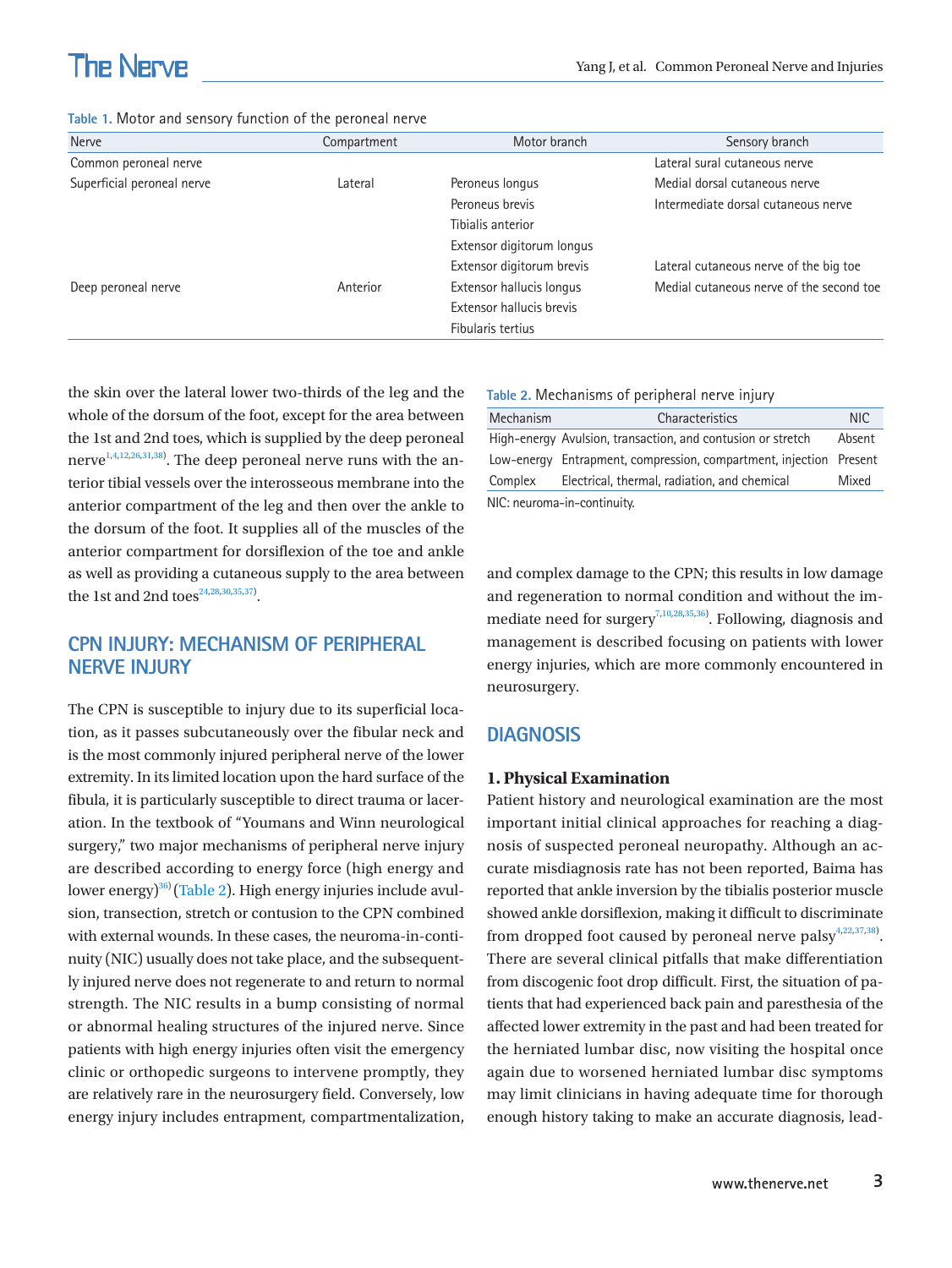ing to inappropriate evaluations and unnecessary treatments. Second, as referred pain by CPN can be felt from the knee and the lateral thigh to the dorsum of the foot, patients may describe referred pain as radiculopathy following from the above, complaining of paresthesia and sensory deficit. Clinicians accustomed to referred pain related to discogenic radiculopathy can mistake the symptoms for the herniated lumbar disc. Third, in some clinical aspects, complete palsy of CPN caused by direct injury can be mistaken for foot drop, as it is not always accompanied by sensory disturbance and can easily be misdiagnosed. As the gluteus muscle is mostly innervated by the lumbosacral plexus, assessment of hip abductor muscle strength in foot drop patients is useful in differentiating CPN palsy from lumbar radiculopathy, with 85.7% sensitivity and 96.4% specificity $17$ . The author also believes that as ankle-foot motion is variable or patients are not accustomed to specific ankle motions, such as ankle inversion or eversion, it is useful to evaluate the strength of muscles that CPN does not innervate. A diminished hip abductor muscle tone can also be simultaneously observed in patients with a lumbar disc herniation that may induce a foot drop. A similar method tests non-evoked pain in the straight leg raise test of the affected leg, meaning the possibility of discogenic foot drop is low. Therefore, patients with CPN palsy always complain about sudden-onset ankle dropping, which is more severe than in cases of a herniated lumbar disc, and are not bothered by sensory disturbance or pain.

## **2. Electrodiagnostic Study (EDX)**

In most cases of peroneal nerve palsy induced by posture,

the nerve injury type is neuropraxia according to the Seddon classification system. Hence, although a peroneal motor nerve conduction study should be performed first, recording from the extensor digitorum brevis muscle with a superficial peroneal sensory nerve action potential (SNAP) is important to help differentiate from L5 radiculopathy. An abnormality in SNAP implies that the lesion is distal to the dorsal root ganglion. However, it is rare to reveal pure CPNe with certainty on the EDX, and it is often reported along with radiculopathy due to a herniated lumbar disc. Because of this ambiguity, neurosurgeons may suspect CPNe after physical examination and should be able to read the EDX with a focus on denervated muscles innervated by the peroneal nerve. In [Table 3,](#page-3-0) it may be reported as lumboradiculopathy combined with or without CPNe. In this case, acute fibrillation and a positive sharp wave of the tibialis anterior, extensor hallucis longus, and peroneus longus may serve as the diagnostic evidence for the CPNe.

### **3. MRI**

For EDX, patients must wait for Wallerian degeneration to begin after the onset of symptoms, and thus and it often takes considerable time to receive a diagnosis $5,11,19,33$  $5,11,19,33$ . However, MRI requires no waiting time and plays an important role in the detection and characterization of pathologic conditions of skeletal muscles that cause changes in muscle signal intensity. The CPN innervates the muscles of the anterior and lateral compartments of the lower leg. For this reason, using conventional MRI, CPNe may be diagnosed with signal changes of denervated muscles, i.e., the pero-

<span id="page-3-0"></span>

|  | Table 3. Electromyographic (EMG) diagnostic evidence for common peroneal neuropathy |  |
|--|-------------------------------------------------------------------------------------|--|
|--|-------------------------------------------------------------------------------------|--|

|                              | <b>EMG</b> summary table |              |            |           |             |      |                 |
|------------------------------|--------------------------|--------------|------------|-----------|-------------|------|-----------------|
| <b>Muscles</b>               | Spontaneous              |              |            |           | <b>MUAP</b> |      |                 |
|                              | IA                       | Fibrillation | <b>PSW</b> | Amplitude | Duration    | PPP  | Pattern         |
| Rt. tibialis anterior        | $2+$                     | $1+$         | $2+$       | N         | Ν           | $1+$ | <b>Discrete</b> |
| Rt. extensor hallucis longus | $1+$                     | N            | $1+$       | N         | Ν           | $1+$ | Discrete        |
| Rt. peroneus longus          | $2+$                     | $2+$         | $2+$       | N         | $1+$        | $1+$ | <b>Discrete</b> |
| Rt. tibialis posterior       | N                        | N            | N          | N         | Ν           | Ν    | N               |
| Rt. medial gastrocnemius     | Ν                        | N            | N          | N         | N           | N    | N               |
| Rt. vastus lateralis         | Ν                        | N            | N          | N         | Ν           | N    | N               |
| Rt. L4 PSP                   | $1+$                     | N            | $1+$       | N         | Ν           | Ν    | N               |
| Rt. L5 PSP                   | $1+$                     | N            | $1+$       | N         | Ν           | Ν    | N               |
| Rt. S1 PSP                   | Ν                        | Ν            | Ν          | N         | Ν           | N    | Ν               |

EMG: electromyography; Rt.: right; PSP: paraspinal muscle; IA: insertion activity; N: none; PSW: positive sharp wave; MUAP: motor unit action potential; PPP: polyphasic potentials.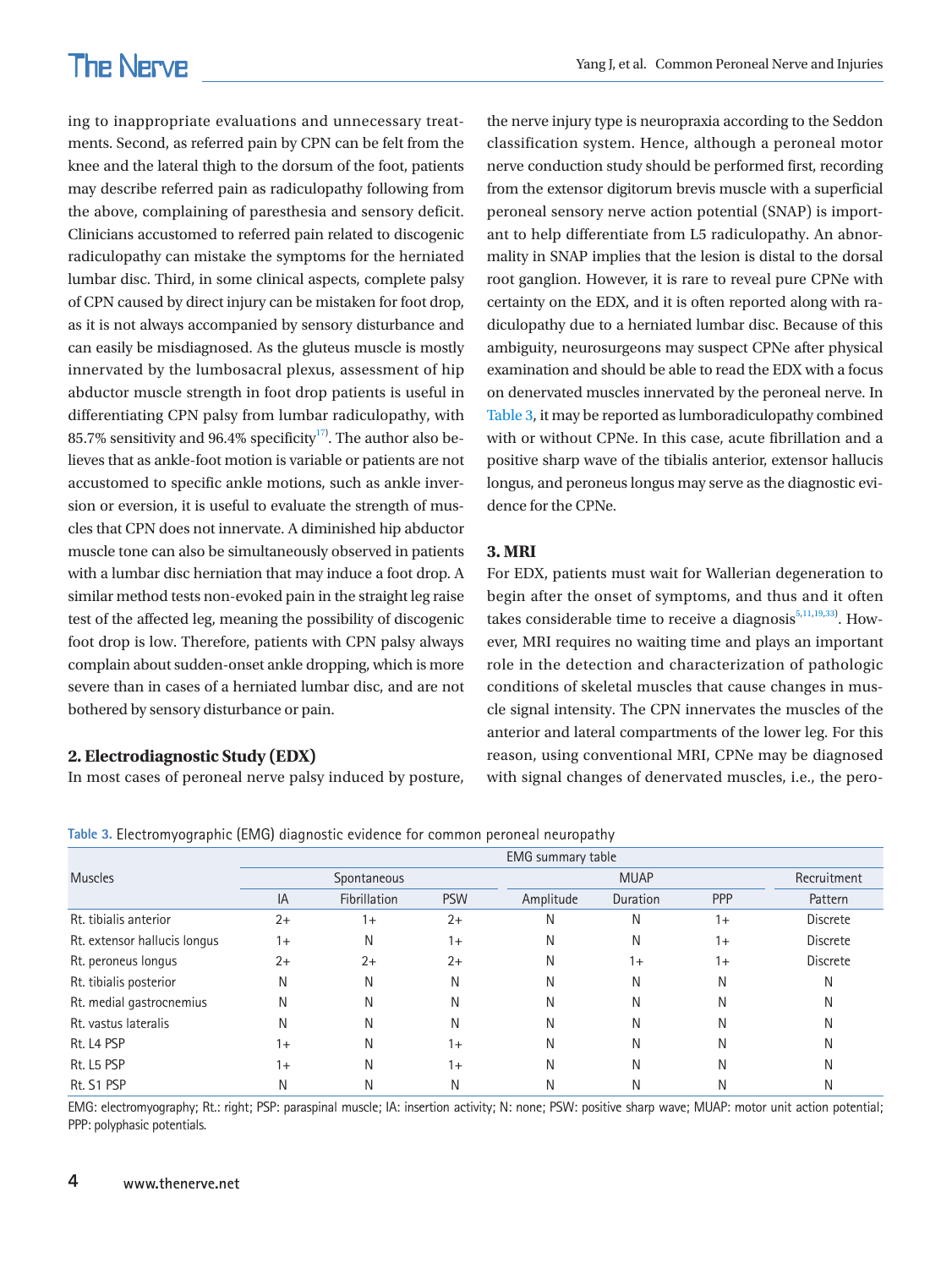neus longus in the lateral compartment, and the extensor digitorum longus and the tibialis anterior in the anterior compartment $^{8}$  [\(Fig. 3A\)](#page-4-0).

Muscle denervation results in enlargement of the intramuscular capillary bed, causing an increase in the muscle blood volume $^{8,11,19,33)}$ . In addition, there is an increase in extracellular fluid within the denervated muscles. The latter is likely a result of the increased muscle cell membrane permeability and reduced Na-K-ATPase function seen in denervated muscle. These events are thought to contribute to the T2 signal abnormality seen in the denervated muscles on MRI, though it is not clear whether this results from a combination or any one of these factors alone. Peripheral nerve injury also produces morphologic and metabolic changes in the denervated muscles, and glucose uptake in muscle fibre decreases while glycolysis increases. Furthermore, denervation induces proteolysis in the skeletal muscle. These metabolic changes occur soon after nerve damage and are manifested histologically by reducing muscle fibre diameter in the denervated muscle. With atrophy of the muscle fibres there is a relative increase in their fat content compared with protein content, and chronic denervation results in diffuse fatty infiltration of the affected muscle with associated loss of muscle bulk. In experimental studies, the first non-specific histological changes are seen approximately 10 to 12 days after denervation in the form of moderate atrophy of the muscle fibres. The typical histological findings

of denervation, however, tend to appear 3 weeks after the initial event. Several clinical and experimental studies have demonstrated signal changes in denervated muscles on MRI, and experimental animal studies have demonstrated changes as early as within 24 hr. In clinical studies, abnormal signal intensity within the denervated muscles has been demonstrated within 4 days of injury. Short Tau Inversion Recovery images are highly water-sensitive, with the timing of the pulse sequence acting to suppress signals from fatty tissues, so water is highlighted on the image. The acutely and subacutely denervated muscle shows a high signal intensity pattern on fluid sensitive sequences and normal signal intensity on T1-weighted MRI images. In chronic denervation, muscle atrophy and fatty infiltration demonstrate high signal changes on T1-weighted sequences associated with volume loss ([Table 4,](#page-5-0) Fig. 3B,  $C$ )<sup>8)</sup>.

## **TREATMENT AND OUTCOME**

Generally, medications without surgical intervention are the primary treatment method for CPN injury, since most patients experience spontaneous recovery within 2 to 3 months. However, not all patients experience clinical improvements spontaneously, and some have permanent walking disabilities. In practice, posture-induced CPN palsy patients tend to undergo passive treatments and increased waiting times due to a benign prognosis by clini-

<span id="page-4-0"></span>

**Fig. 3.** (A) Schematic description of the muscles and compartments on the right knee for the diagnosis of common peroneal neuropathy. (B) Edema. Axial fat-saturated T2-weighted magnetic resonance imaging (MRI) (TR, 3500 ms; TE, 65 ms) at the level of the proximal entrance to the fibular (F) head, demonstrating edematous high signal changes within the muscles of the antero-lateral compartment of the lower extremity. (C) Atrophy. Axial fat-saturated T1-weighted MRI (TR, 150 ms; TE 4800 ms), showing fatty infiltration and atrophy of affected muscles in the antero-lateral compartment. T: tibia; TA: tibialis anterior muscle; EDL: extensor digitorum longus muscle; PL: peroneus longus muscle.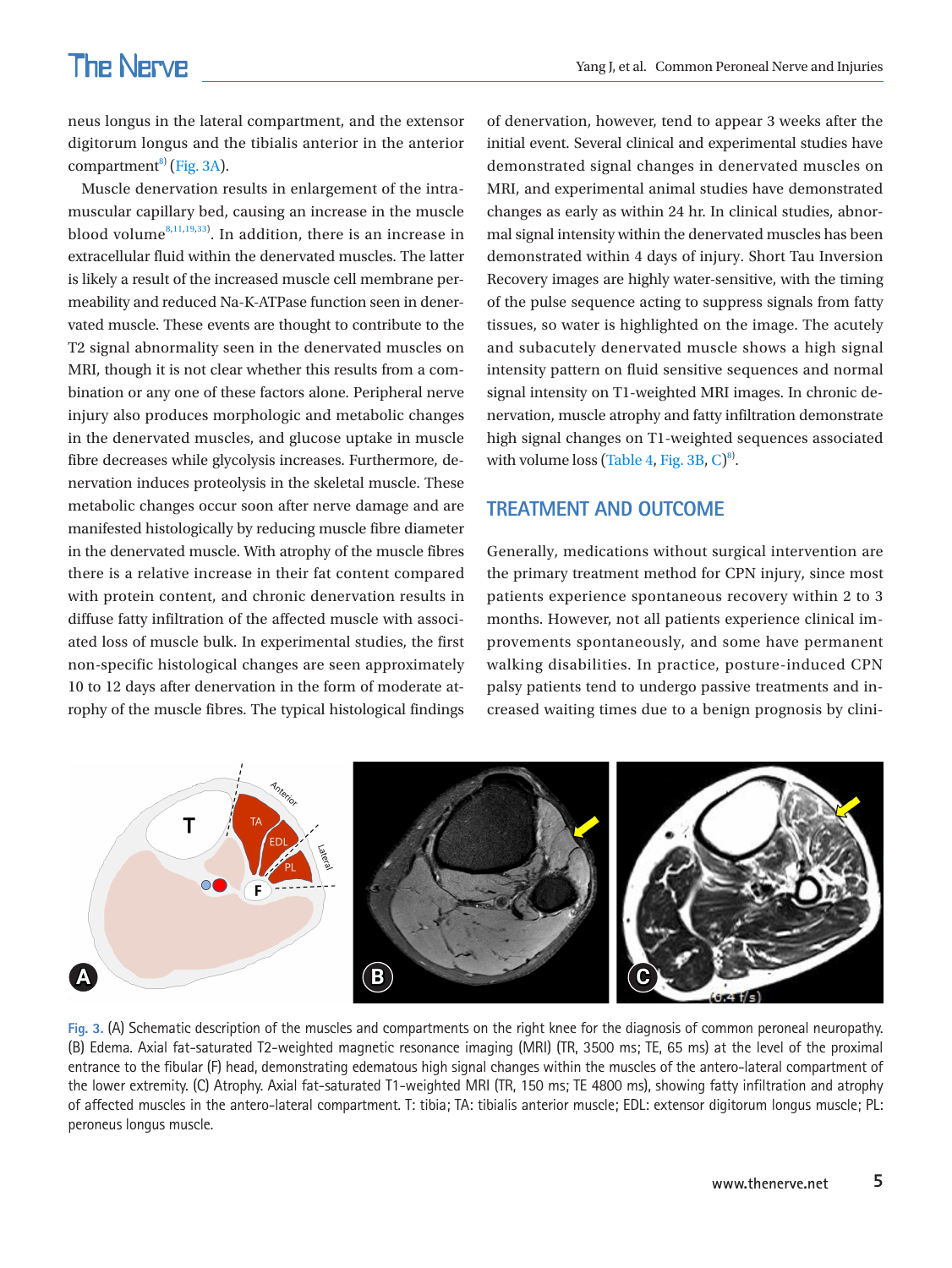| Three stages         | Histological changes of denervated muscles |                          | MRI signal changes within muscle |  |  |
|----------------------|--------------------------------------------|--------------------------|----------------------------------|--|--|
| Acute $(<$ 2 weeks)  | Edema-like                                 | T2-weighted              | Increased                        |  |  |
|                      |                                            | <b>STIR</b>              | Increased                        |  |  |
| Subacute (2-4 weeks) | Further increase in extracellular water    | T2-weighted              | Increased                        |  |  |
|                      |                                            | <b>STIR</b>              | Increased                        |  |  |
| Chronic (>1 month)   | Fatty infiltration and atrophy             | T1-weighted              | Increased                        |  |  |
|                      |                                            | T <sub>2</sub> -weighted | Increased                        |  |  |

<span id="page-5-0"></span>**Table 4.** Summary of the magnetic resonance imaging appearance of muscle denervation at three stage and the corresponding histological features

MRI: magnetic resonance imaging; STIR: short tau inversion recovery.

 $cians^{2,22,23,36,38}.$ 

#### **1. Non-operative Management**<sup>6,22,23,[27,](#page-7-12)38)</sup>

In patients with acute painful neuropathy (usually not presenting), first-line simple analgesics such as non-steroidal anti-inflammatory drugs and acetaminophen may decrease symptoms. With intractable or chronic neuropathy, anti-seizure medications such as gabapentin and pregabalin may relieve sensory disturbances such as paresthesia, anesthesia, and algesia. In one recent study, Vitamins B-1, B-6, and B-12 have been found to be especially beneficial for treating neuropathy. Specifically, vitamin B-1, also known as thiamine, has been shown to help reduce pain and inflammation, and vitamin B-6 preserves the covering of nerve endings. Aside from medications, ankle and foot braces (ankle-foot orthosis [AFO]) that fits into the patient's shoe may hold the ankle in a normal position preventing gastrocnemius shortening or contracture until the restoration of motor function is complete. Strengthening of the tibialis anterior muscle and stretching of the gastrocnemius muscle also help maintain the range of motion in knee and ankle and may improve gait disturbance related to dropped foot. This combination of medication, AFO, and physiotherapy does not apply to all patients with CPNe, and should always be considered depending on clinical presentation.

#### **2. Operative Management**

## 1) *External neurolysis and decompression*<sup>[13](#page-7-17),[16](#page-7-1),[20](#page-7-18)[,32](#page-8-1),35)</sup>

Surgical techniques to restore the function of the CPN exist; however, as mentioned previously, surgical methods are dependent on the etiology of the damage to the CPN and the time period elapsed since injury. In cases of high-energy injury such as fracture, contusion, laceration, and stretch, direct repair or exploration within 3 weeks is recommended. Conversely, if dropped foot is caused by low-energy injury such as certain prolonged posture (habitual leg crossing, squatting, and sleeping), neuropraxia of the CPN as determined by the Seddon classification system (equal to Grade 1 of Sunderland classification system) is the most common. In most cases, the patient will return to normal function without surgical treatment; however, in some cases where spontaneous recovery does not occur for more than 2 to 3 months, neurolysis should be considered. At this point, the CPNe is considered to be accompanied by an alteration of anatomical structures at the level of the fibular tunnel, and the purpose of surgery is to maximize the regeneration potential of the CPN by external neurolysis between the CPN and the structures of the fibular tunnel as described above.

#### Surgical technique<sup>[16\)](#page-7-1)</sup>

For this procedure, patients are placed under general anesthesia and positioned supine with the knees of the affected side flexed at a 60-degree angle. CPN is palpated if possible, and if not, sonography is utilized preoperatively to locate it precisely. A curved incision just below the lateral aspect of the head of the fibula is made. Subcutaneous tissues are dissected to expose the CPN, which is then explored distally to determine the sites of compression that originally caused neuropathy. Hypertrophy of deep tendinous fascia, anterior and posterior crural intermuscular septum, and intermuscular septum are carefully examined. The development of adhesion tissues around the course of the CPN is investigated as well. After choosing the appropriate target for decompression among the aforementioned structures, external neurolysis is performed using resection of thickened septum and fascia. If the extent of decompression is deemed appropriate, an anti-adhesion barrier agent is applied in the operative field. Finally, the surgical wound is closed layer-by-layer.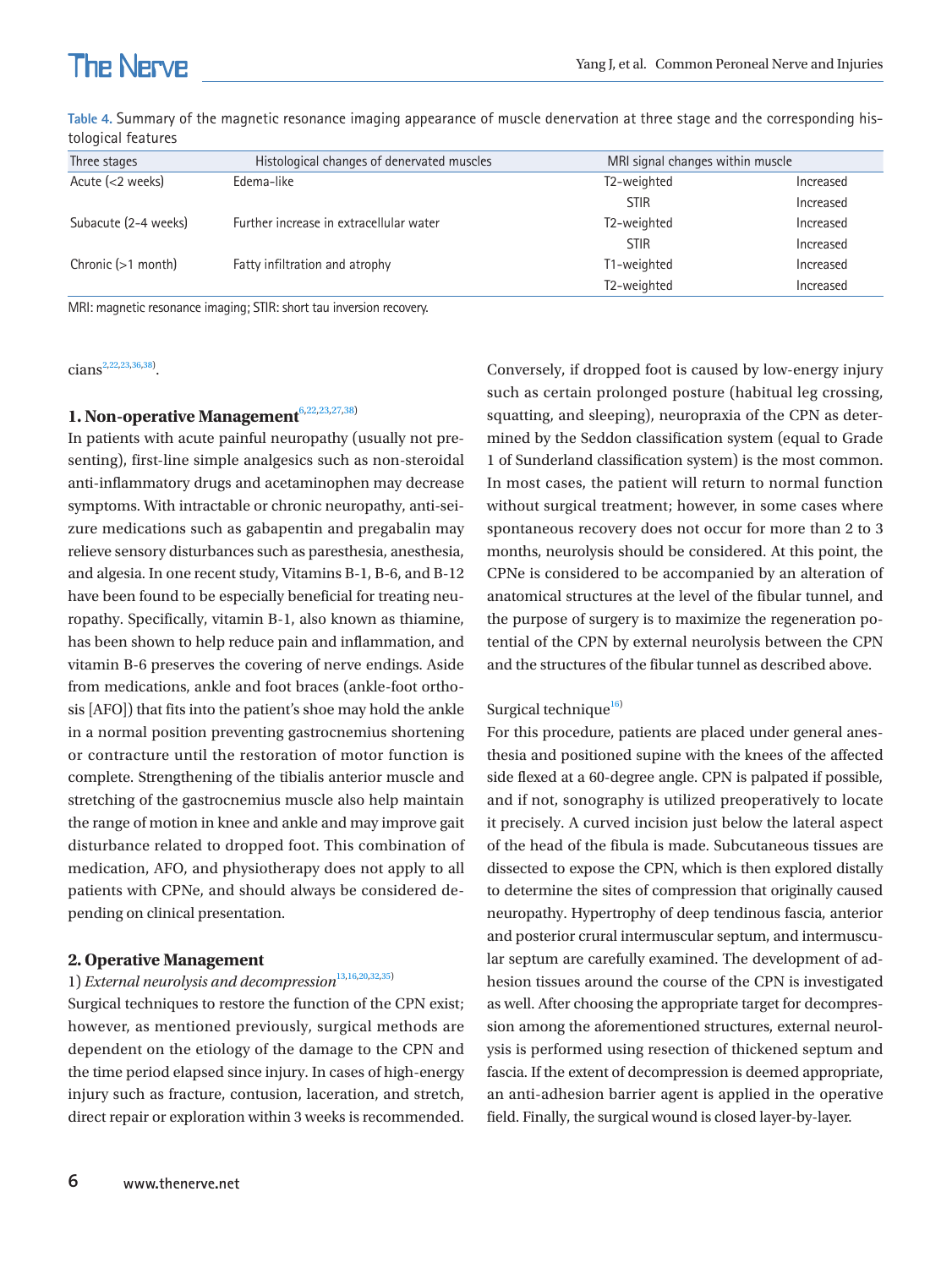### Surgical outcome<sup>[16](#page-7-1)[,20](#page-7-18),27,35</sup>

In 2013, Doctor Maalla and his colleague $^{20)}$  $^{20)}$  $^{20)}$  from Tunisia studied "Peroneal nerve entrapment at the fibular head: Outcomes of neurolysis. They retrospectively reviewed the medical charts of 15 patients (mean age, 32 years) treated with neurolysis. The diagnosis was idiopathic CPN entrapment in ten patients, indirect nerve injury with CPN paralysis due to an ankle injury in three patients, and postural CPN compression in two patients. The mean time to management was 7 months (range, 2-18 months). The authors concluded that spontaneous recovery could take time and remain incomplete and preferred to perform surgery between the third and fourth months in patients with persistent symptoms or incomplete recovery, even in forms confined to sensory dysfunction documented by electrophysiological testing. Time to recovery is shorter after surgical decompression than with rehabilitation therapy. Moreover, Humphreys et al.<sup>16)</sup> reported good results of decompression of the CPN and performed this operation frequently. Postoperatively, 40 (83%) of 48 patients who had preoperative motor weakness improved motor function. Likewise, 23 (49%) of 47 patients who had sensory disturbances and 26 (84%) of 31 patients who had preoperative pain improved after surgical decompression of the peroneal nerve.

#### *2) Nerve transfer and tendon transfer*

Among the muscles controlled by the CPN in normal walk-

ing, the function of the tibialis anterior muscle is the most important. Therefore, nerve transfer and tendon transfer should be considered for patients who are unable to walk normally because dropped foot has not recovered despite active treatment including neurolysis [\(Fig. 4A, B](#page-6-0)). The purpose of both surgeries is to restore function of tibialis anterior muscle, and in the case of nerve transfer, a motor branch in an adjacent area with normal function is used as a donor nerve, and a motor branch that controls tibialis anterior muscle becomes the recipient and connect it. Common donor nerves are motor branches of flexor hallucis longus and lateral gastrocnemius $14,15$  $14,15$ . Moreover, there is a tendon transfer that moves posterior tibia tendon to the dorsum of the foot to keep the ankle in a neutral position. In the case of these two surgical methods, wearing an AFO and rehabilitation are both mandatory. If muscle atrophy has progressed due to long-term denervation, nerve transfer cannot be performed and posterior tibial tendon transfer is required  $3,29$  $3,29$ .

## **CONCLUSION**

Dropped foot is a troubling symptom that makes daily life inconvenient with difficulty and instability in walking. Patients with dropped foot due to CPNe can often be encountered in neurosurgery departments, and it is important to accurately diagnose them and be able to explain the treatment and prognosis. Therefore, it is mandatory to be

<span id="page-6-0"></span>

**Fig. 4.** Nerve transfer and posterior tibial tendon transfer. (A) Intraoperative microscopic image on the right side. Flexor hallucis longus motor branch (FHL; donor) transfer to tibialis anterior muscle (TA; recipient). (B) Posterior tibial tendon transfer to the base of the second metatarsal bone. CPN: common peroneal nerve.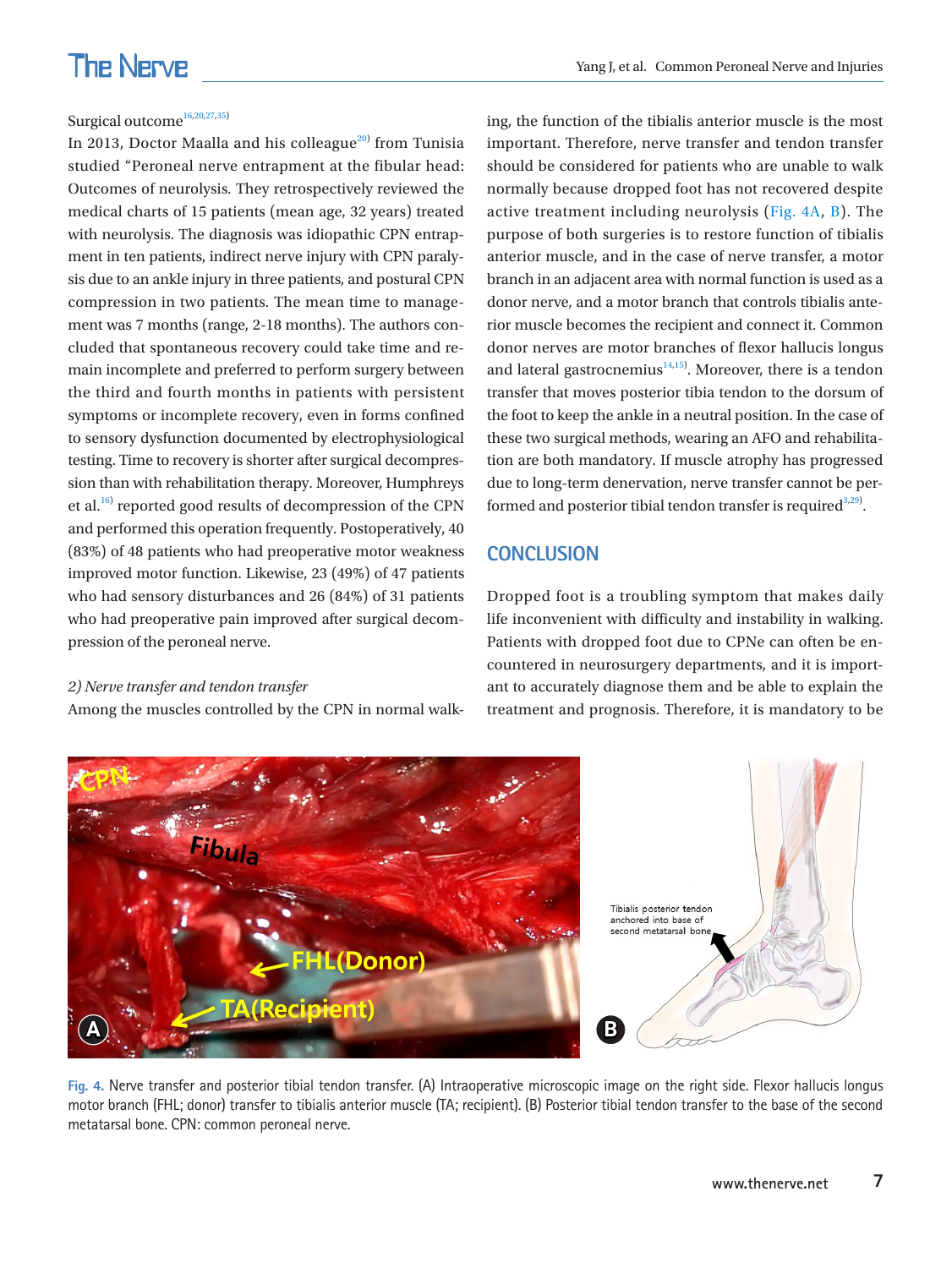aware of the course of this nerve and its structure at the level of fibular tunnel. Physical examination and history-taking are essential for diagnosis, and in addition to the EDX, it is possible to diagnose the CPNe using the MRI appearance of denervated muscles. If neurosurgeons become familiar with the anatomy of the CPN, neurolysis can be easily applied and may lead to a good prognosis for patients with CPNe.

## **CONFLICTS OF INTEREST**

<span id="page-7-4"></span>No potential conflict of interest relevant to this article was reported.

## <span id="page-7-11"></span>**REFERENCES**

- 1. [Anselmi SJ: Common peroneal nerve compression. J Am Podiatr](https://doi.org/10.7547/0960413)  [Med Assoc 96:413–417, 2006](https://doi.org/10.7547/0960413)
- <span id="page-7-0"></span>2. Aprile I, Padua L, Padua R, D['Amico P, Meloni A, Caliandro P, et](https://www.ncbi.nlm.nih.gov/pubmed/11441574)  [al.: Peroneal mononeuropathy: predisposing factors, and clini](https://www.ncbi.nlm.nih.gov/pubmed/11441574)[cal and neurophysiological relationships. Neurol Sci 21:367–371,](https://www.ncbi.nlm.nih.gov/pubmed/11441574)  [2000](https://www.ncbi.nlm.nih.gov/pubmed/11441574)
- <span id="page-7-2"></span>3[. Armangil M, Basat H, Bilgin SS: Posterior tibial nerve as a ten](https://doi.org/10.3944/aott.2015.3086)[don transfer for drop foot reconstruction: a devastating compli](https://doi.org/10.3944/aott.2015.3086)[cation. Acta Orthop Traumatol Turc 49:111–114, 201](https://doi.org/10.3944/aott.2015.3086)5
- 4. [Baima J, Krivickas L: Evaluation and treatment of peroneal neu](https://www.ncbi.nlm.nih.gov/pubmed/19468889)[ropathy. Curr Rev Musculoskelet Med 1:147–153, 2008](https://www.ncbi.nlm.nih.gov/pubmed/19468889)
- <span id="page-7-16"></span>5[. Bendszus M, Koltzenburg M, Wessig C, Solymosi L: Sequential](https://www.ncbi.nlm.nih.gov/pubmed/12223392)  [MR imaging of denervated muscle: experimental study. AJNR](https://www.ncbi.nlm.nih.gov/pubmed/12223392)  [Am J Neuroradiol 23:1427–1431, 200](https://www.ncbi.nlm.nih.gov/pubmed/12223392)2
- <span id="page-7-5"></span>6. Berry H, Richa[rdson PM: Common peroneal nerve palsy: a clin](https://www.ncbi.nlm.nih.gov/pubmed/1011026)[ical and electrophysiological review. J Neurol Neurosurg Psychi](https://www.ncbi.nlm.nih.gov/pubmed/1011026)[atry 39:1162–1171, 1976](https://www.ncbi.nlm.nih.gov/pubmed/1011026)
- <span id="page-7-10"></span>7. [Bowley MP, Doughty CT: Entrapment neuropathies of the lower](https://doi.org/10.1016/j.mcna.2018.10.013)  [extremity. Med Clin North Am 103:371–382, 2019](https://doi.org/10.1016/j.mcna.2018.10.013)
- <span id="page-7-3"></span>8. Choi GY, Yang J, Cho Y, Choi H, Jeon J, Kang S: Applicability of magnetic resonance imaging for early diagnosis of common peroneal neuropathy. Nerve 7:36–40, 2021
- 9. [Dellon AL, Ebmer J, Swier P: Anatomic variations related to de](https://doi.org/10.1097/00000637-200201000-00004)[compression of the common peroneal nerve at the fibular head.](https://doi.org/10.1097/00000637-200201000-00004)  [Ann Plast Surg 48:30–34, 2002](https://doi.org/10.1097/00000637-200201000-00004)
- 10. [Deutsch A, Wyzykowski RJ, Victoroff BN: Evaluation of the anat](https://www.ncbi.nlm.nih.gov/pubmed/9934412)[omy of the common peroneal nerve. Defining nerve-at-risk in](https://www.ncbi.nlm.nih.gov/pubmed/9934412)  [arthroscopically assisted lateral meniscus repair. Am J Sports](https://www.ncbi.nlm.nih.gov/pubmed/9934412)  [Med 27:10–15, 1999](https://www.ncbi.nlm.nih.gov/pubmed/9934412)
- 11. [Donovan A, Rosenberg ZS, Cavalcanti CF: MR imaging of en-](https://doi.org/10.1148/rg.304095188)

[trapment neuropathies of the lower extremity. Part 2. The knee,](https://doi.org/10.1148/rg.304095188)  [leg, ankle, and foot. Radiographics 30:1001–1019, 2010](https://doi.org/10.1148/rg.304095188)

- <span id="page-7-6"></span>12. Faiz O, Blackburn S, Moffat D. Anatomy at a glance, ed 3rd. Chichester, UK: Wiley-Blackwell, 2011
- <span id="page-7-17"></span>1[3. Garozzo D, Ferraresi S, Buffatti P: Surgical treatment of common](https://www.ncbi.nlm.nih.gov/pubmed/15557879)  [peroneal nerve injuries: indications and results. A series of 62](https://www.ncbi.nlm.nih.gov/pubmed/15557879)  [cases. J Neurosurg Sci 48:105–112, 200](https://www.ncbi.nlm.nih.gov/pubmed/15557879)4
- <span id="page-7-19"></span>14. Giuffre JL, Bishop AT, Spinner RJ, Levy BA, Shin AY: Partial tibial nerve transfer to the tibialis anterior motor branch to treat peroneal nerve injury after knee trauma. Clin Orthop Relat Res 470:779–790, 2012
- <span id="page-7-20"></span>15[. Giuffre JL, Bishop AT, Spinner RJ, Shin AY: Surgical technique](https://doi.org/10.1097/sap.0b013e31824c94e5)  [of a partial tibial nerve transfer to the tibialis anterior motor](https://doi.org/10.1097/sap.0b013e31824c94e5)  [branch for the treatment of peroneal nerve injury. Ann Plast](https://doi.org/10.1097/sap.0b013e31824c94e5)  [Surg 69:48–53, 2012](https://doi.org/10.1097/sap.0b013e31824c94e5)
- <span id="page-7-1"></span>16. Humphreys DB, Novak CB, Mackinnon SE: Patient outcome after common peroneal nerve decompression. J Neurosurg 107:314–318, 2007
- <span id="page-7-18"></span><span id="page-7-15"></span>17. Jeon CH, Chung NS, Lee YS, Son KH, Kim JH: Assessment of hip abductor p[ower in patients with foot drop: a simple and useful](https://www.ncbi.nlm.nih.gov/pubmed/22805342)  [test to differentiate lumbar radiculopathy and peroneal neurop](https://www.ncbi.nlm.nih.gov/pubmed/22805342)[athy. Spine \(Phila Pa 1976\) 38:257–263, 2013](https://www.ncbi.nlm.nih.gov/pubmed/22805342)
- <span id="page-7-14"></span>18. Kumakura H: Functional analysis of the biceps femoris muscle during locomotor behavior in some primates. Am J Phys Anthr[opol 79:379–391, 1989](https://www.ncbi.nlm.nih.gov/pubmed/2504047)
- 19. [Loredo R, Hodler J, Pedowitz R, Yeh LR, Trudell D, Resnick D:](https://www.ncbi.nlm.nih.gov/pubmed/9843235)  [MRI of the common peroneal nerve: normal anatomy and eval](https://www.ncbi.nlm.nih.gov/pubmed/9843235)[uation of masses associated with nerve entrapment. J Comput](https://www.ncbi.nlm.nih.gov/pubmed/9843235)  [Assist Tomogr 22:925–931, 1998](https://www.ncbi.nlm.nih.gov/pubmed/9843235)
- 20. [Maalla R, Youssef M, Ben Lassoued N, Sebai MA, Essadam H:](https://www.ncbi.nlm.nih.gov/pubmed/23988424)  [Peroneal nerve entrapment at the fibular head: outcomes of](https://www.ncbi.nlm.nih.gov/pubmed/23988424)  [neurolysis. Orthop Traumatol Surg Res 99:719–722, 2013](https://www.ncbi.nlm.nih.gov/pubmed/23988424)
- <span id="page-7-7"></span>2[1. Marshall JL, Girgis FG, Zelko RR: The biceps femoris tendon and](https://doi.org/10.2106/00004623-197254070-00006)  [its functional significance. J Bone Joint Surg Am 54:1444–1450,](https://doi.org/10.2106/00004623-197254070-00006)  [1972](https://doi.org/10.2106/00004623-197254070-00006)
- 22. [Masakado Y, Kawakami M, Suzuki K, Abe L, Ota T, Kimura A:](https://www.ncbi.nlm.nih.gov/pubmed/18677088)  [Clinical neurophysiology in the diagnosis of peroneal nerve pal](https://www.ncbi.nlm.nih.gov/pubmed/18677088)[sy. Keio J Med 57:84–89, 2008](https://www.ncbi.nlm.nih.gov/pubmed/18677088)
- <span id="page-7-9"></span>23. Ozçakar L, Ozçakar ZB: Diagnosing peroneal neuropathy: the quest for the golden fleece. Pediatr Neurol 30:299, 2004
- <span id="page-7-13"></span><span id="page-7-12"></span>24. Park JH, Park KR, Yang J, Park GH, Cho J: Unusual variant of distal biceps femoris muscle associated with common peroneal entrapment neuropathy: A cadaveric case report. Medicine (Baltimore) 97:e12274, 2018
- <span id="page-7-8"></span>2[5. Poage C, Roth C, Scott B: Peroneal nerve palsy: Evaluation and](https://www.ncbi.nlm.nih.gov/pubmed/26700629)